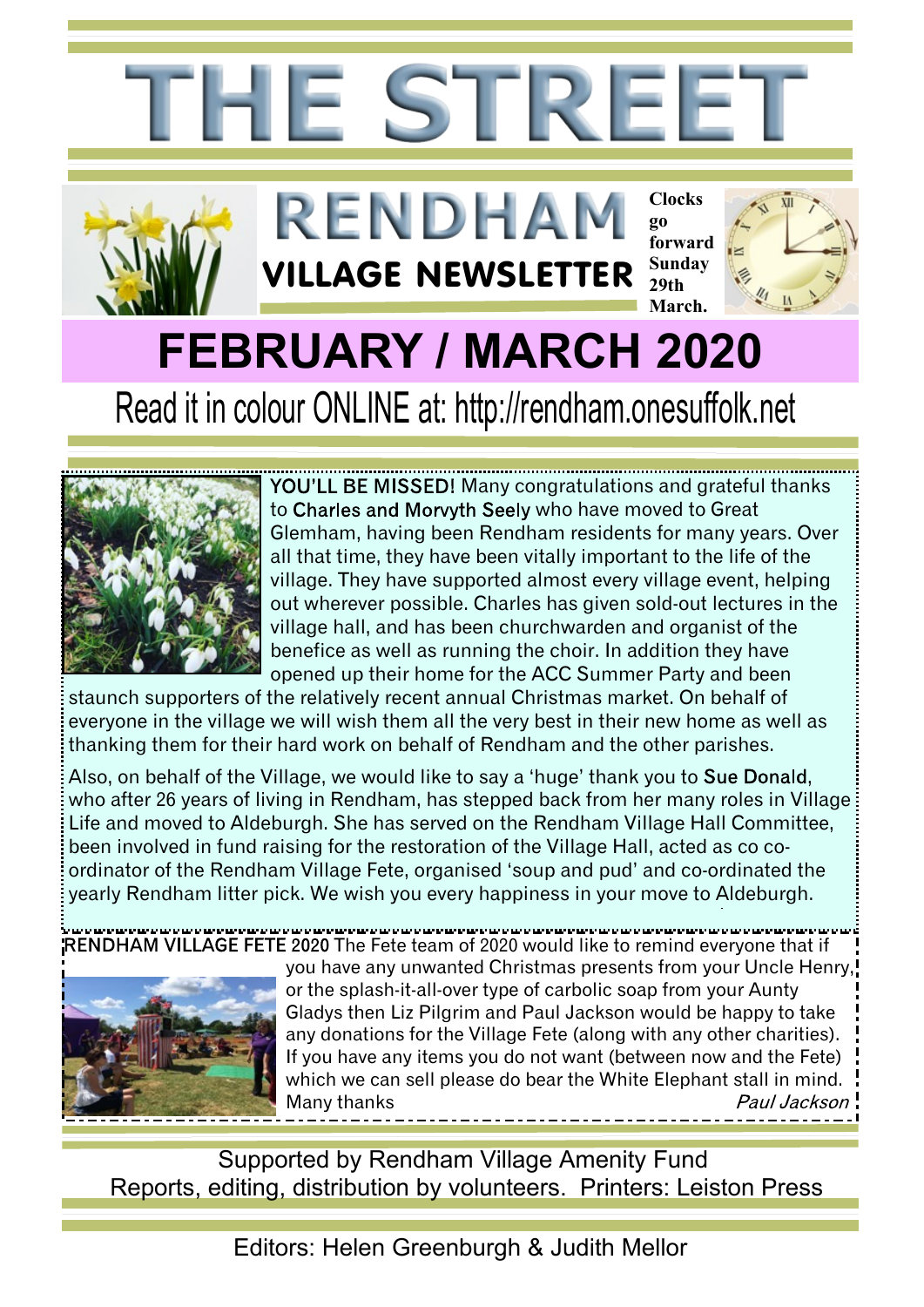

When Puppets Rule The World Saturday 8 February, 7pm - 7:30pm. Bruisvard Village Hall. A satirical and comic evening with Miraiker, looking at events, world leaders and political figures portrayed by using realistic hand puppets. Boris, Putin and Trump will make an appearance.



Plus a talk on making puppets, a workshop and opportunity to have a go yourself with the puppets! See how Miraiker creates her novelty puppets, props and design projects. Tickets £10 to include a Ploughman's Supper. Pre-booking essential. Please contact Albert Lain (663 567), Teresa McKee (663 515) or Anne Smith (638 793).

### **EASTER LILIES AT ST. MICHAEL'S CHURCH 2020**

This year we will again have memorial lilies in Rendham Church. Lilies in memory of family and friends will be on display over the Easter weekend and through the following week - the names of those to be remembered will also be displayed and read out at the 11:00am Service on Easter Sunday,

12th April. *If you would like to order a lily, or lilies, in memory of someone dear to you, please fill in the form on the table at the back of St Michael's Church before the end of Sunday 5th April*. Lilies cost £3.50 each and proceeds go to Church funds. Please support us so we have as beautiful a display as we have had in the past. Please order and give your money to Lesley Bennion (663 737).



### **VILLAGE LITTER PICK**

Firstly, thanks to Sue Donald for arranging the annual Village Litter Pick for the last 25 years. I will now be taking the task on! Could you spare an hour sometime between Saturday 22 February and Tuesday 3 March to help with the annual Village Litter Pick? As in previous years, East Suffolk Norse will supply bags and litter pickers and the Parish Council will arrange insurance for us during this period. We cover

all the roads around the village and also go in teams along the B1119 from Rendham as far as the A12. There'll be plenty to collect and if you'd like to help it would be much appreciated. Please get in touch and let me know as soon as possible so I can get everything arranged. Many thanks. *Jackie Dyer (664 118) [jackiedenby180@hotmail.com](mailto:jackiedenby180@hotmail.com)*



NIA DANCE RETURNS TO BRUISYARD Saturday 15 February, 2pm-3pm Bruisyard Village Hall. Earthdance Nia will be running another exciting new workshop at Bruisyard Village Hall. Nia Dance is a fusion of the healing arts,

martial arts and dance arts. It is accessible to all levels of fitness, no experience needed.

If you missed our Christmas class come along and see what Nia is all about. If you came at Christmas, we would love to see you again! Take part in this Nia experience and feel the joy of movement through Nia.

Further details and online booking - at [www.earthdance.uk,](www.earthdance.uk) £8pp. You can turn up on the day but numbers are limited so book to guarantee a place. For further information please contact Jen Johnson on 07989 620 271 or email [jen@earthdance.uk](mailto:jen@earthdance.uk)



NEIGHBOURHOOD WATCH / VILLAGE HAPPENINGS EMAIL If you wish to receive the Neighbourhood Watch / Village Happenings email please email [Trev.salmon@btinternet.com](mailto:Trev.salmon@btinternet.com)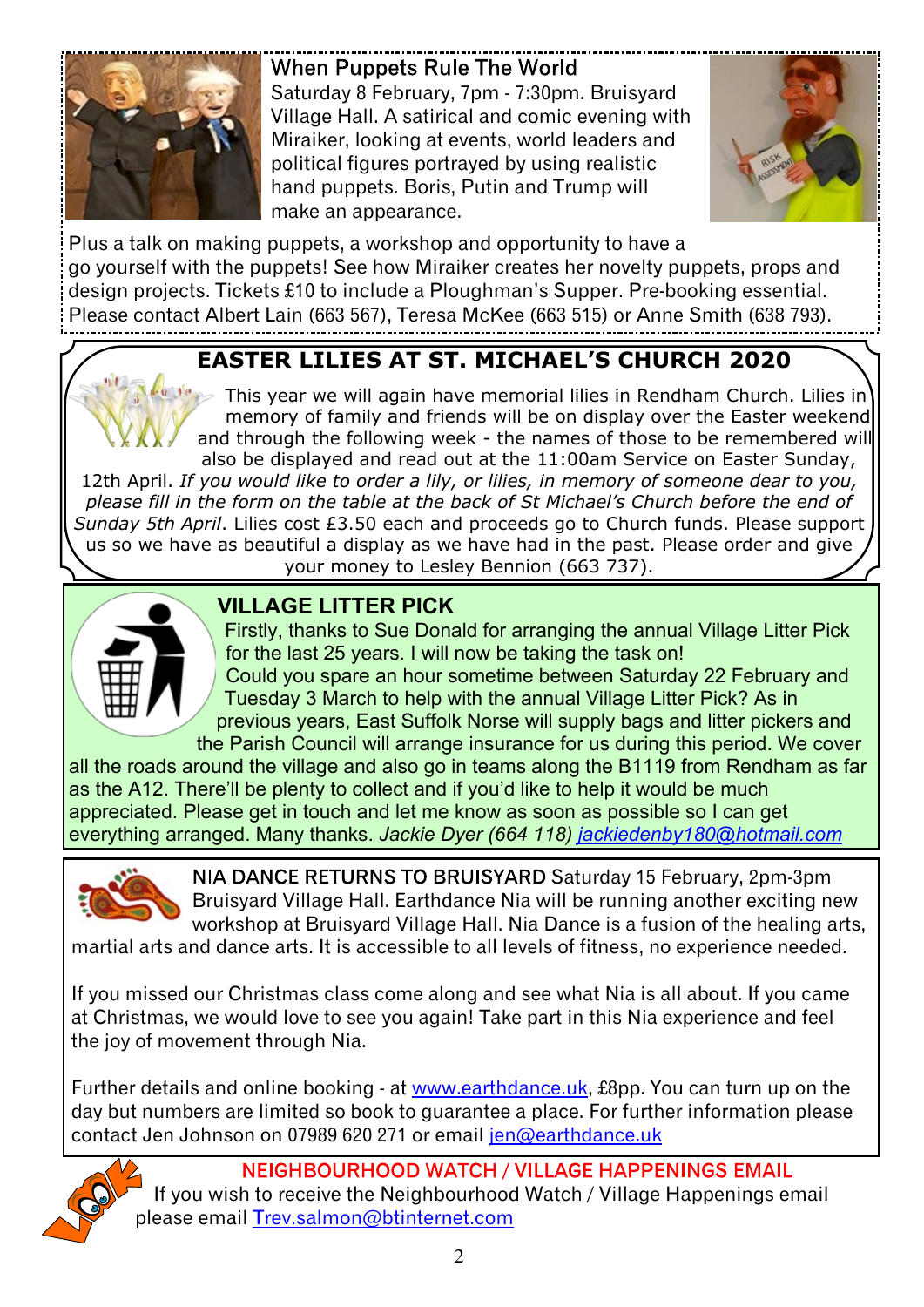# **RENDHAM PARISH COUNCIL NEWSLETTER**

CHUCH CLOCK - The church clock stopped working before Christmas due to a damaged pin in the escape wheel. This has been fixed and is now working and on time.

County Councillor Stephen Burroughs was unable to attend but sent the following report:

- New Send Provision identified
- Man jailed for misleading vulnerable customers
- New Bridleway opens up Traffic Free link
- ü Suffolk Fire & Rescue service rated 'Good'
- Schoolchildren's mission to create 1,000 endangered animals from waste

District Councillor Maurice Cook attended the meeting and presented a report with the following headings:

- ü New Paperless land charges service launched
- Consultation on proposed dog control orders
- Consultation on draft Heritage Action Zone document
- Work to improve beach access in Felixstowe has been completed
- Food safety packs launched to help small businesses
- Photo competition winners announced

Both of these reports, plus the Tree Warden report, can be read in full on the village website at <http://rendham.onesuffolk.net>

PARK - In response to November's newsletter one person came forward to join the PARK committee and two other people sent comments. As Cllr. Field was unable to attend the meeting further discussions were held over until the March meeting. Is there anyone else who would like to join PARK committee? If so, please contact the Parish Clerk, Chris Salmon at [rendhampc@gmail.com](mailto:rendhampc@gmail.com) or call 664 199.

PARKING NEAR THE KNOLL - There has been some recent damage to the Knoll by vehicles. Cllr. Bennion to look into renewing the small posts. Please be careful driving / turning around or parking near the Knoll to prevent any further damage.

BT TELEPHONE BOX - Clerk to contact BT about the state of the telephone box re: the paint work and no light at night.

PARKING - From the 6th April 2020 responsibility for the enforcement of parking offences will pass from the Police to East Suffolk, there's bound to be more publicity about this closer to the date.

ROAD SAFETY - With the dark nights it's important to ensure you can be seen along the roads in Rendham whilst walking with a dog, or on your own. Please wear light coloured jackets or a high vis. jacket and carry a torch. The traffic along the Bruisyard Road seems to have increased in volume and speed, so take care and be seen!



**The Children's Society House Collection Boxes** A big thank you to everyone who has had a Children's Society House Collection Box this past year. In December

£504.03 was banked, the sum total from the boxes of Rendham and Sweffling. If you Gift Aid your donation, the charity can claim an extra 25% tax relief at no extra cost to you. The Children's Society does invaluable work with our young people and your continued support is vital. If you would like to have a collection box please contact Lesley (663 737).

**RENDHAM SOUP &** PUD. Thank you to all who have been involved in 2019. This year we have donated over £500 to Village Hall Funds - see you on 26th February 2020!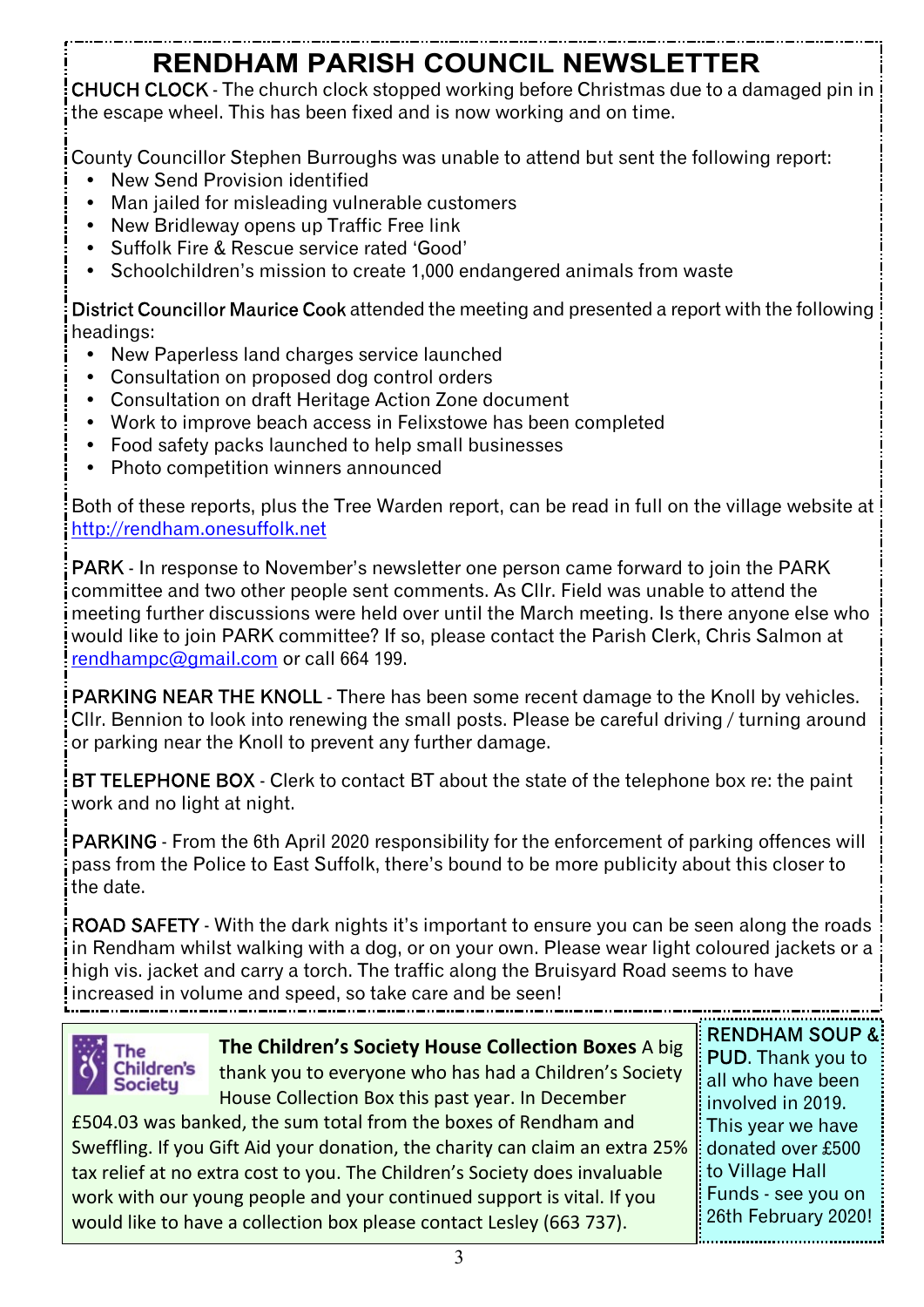| <b>CHURCH SERVICES RENDHAM &amp; SWEFFLING FEB - MAR '20</b> |                                               |                                           |                                               |                                               |                                               |
|--------------------------------------------------------------|-----------------------------------------------|-------------------------------------------|-----------------------------------------------|-----------------------------------------------|-----------------------------------------------|
|                                                              | FEB <sub>2</sub>                              | FEB <sub>9</sub>                          | <b>FEB 16</b>                                 | <b>FEB 23</b>                                 | <b>MAR1</b>                                   |
| <b>RENDHAM</b>                                               |                                               | 9:30AM<br><b>MATINS</b>                   |                                               | 9:30AM BCP<br><b>HOLY</b><br><b>COMMUNION</b> |                                               |
| <b>SWEFFLING</b>                                             | 9:30AM BCP<br><b>HOLY</b><br><b>COMMUNION</b> |                                           | 9:30AM<br><b>MORNING</b><br><b>PRAYER</b>     |                                               | 9:30AM BCP<br><b>HOLY</b><br><b>COMMUNION</b> |
|                                                              | <b>MAR8</b>                                   | <b>MAR 15</b>                             | <b>MAR 22</b>                                 | <b>MAR 29</b>                                 | APR <sub>5</sub>                              |
| <b>RENDHAM</b>                                               | 9:30AM<br><b>MATINS</b>                       |                                           | 9:30AM BCP<br><b>HOLY</b><br><b>COMMUNION</b> | 11:00 AM<br><b>BENEFICE</b>                   |                                               |
| <b>SWEFFLING</b>                                             |                                               | 9:30AM<br><b>MORNING</b><br><b>PRAYER</b> |                                               | <b>SERVICE</b><br><b>DENNINGTON</b>           | 9:30AM BCP<br><b>HOLY</b><br><b>COMMUNION</b> |

#### **RENDHAM MUMMERS - SOLSTICE PLAY RAISES £843 FOR FIND**



As the rain clouds parted and the sun set on the shortest day we took to the stage to perform our new Bard's first offering 'Death Stole the Sun'. With support drafted in from over the border in Essex, via a pit stop at Nando's, again good was pitted against evil as the tale was told how Death stole the new sun and the struggle to return it back to Mother Farth.

We never take our audience for granted and every play we are grateful for not only your support but also your generosity towards our chosen charities. The final amount raised from this Solstice Play was £843 and we

invited representatives from Families in Need to accept the cheque. On behalf of FIND and ourselves may we thank you again for your generosity and this money will further contribute to the work FIND do in our community to support people from all walks of life in their hours and days of need. The Mummers will now be taking a short period of rest before the 'work' starts again as we gear up for our Summer performances. The Green Man, Spiritual Leader of the Mummers Clan



**JUNIPER BARN NEWS** The fire's blazing, the food's tasty and we are delighted to welcome everyone in for all-day

breakfast, delicious soups, Truly Traceable pies and lots of home-made food. In the shop we have a larger ranges of cheeses, more local produce and we are keeping our prices as low as possible. We are working on 'shopping without plastic' in conjunction with 'Cupboard Love' and other local suppliers. Keep an eye on our website for details or ask when you come in. Thank you to everyone who has supported us in the past year and we look forward to welcoming you again in 2020. Any suggestions for menu and stock always welcome. Geoffrey & Katie Boult <www.juniperbarnsuffolk.co.uk>(663 733).



**GREAT GLEMHAM VILLAGE HALL CINEMA -** Friday 14 February - About Time (12A) 2013. Friday 6 March - La Doublure (The Valet) (PG-13) 2006. All programmes start at 7:45pm. Doors open 7:15pm. Refreshments available. Entry by donation. For further details call 663 511.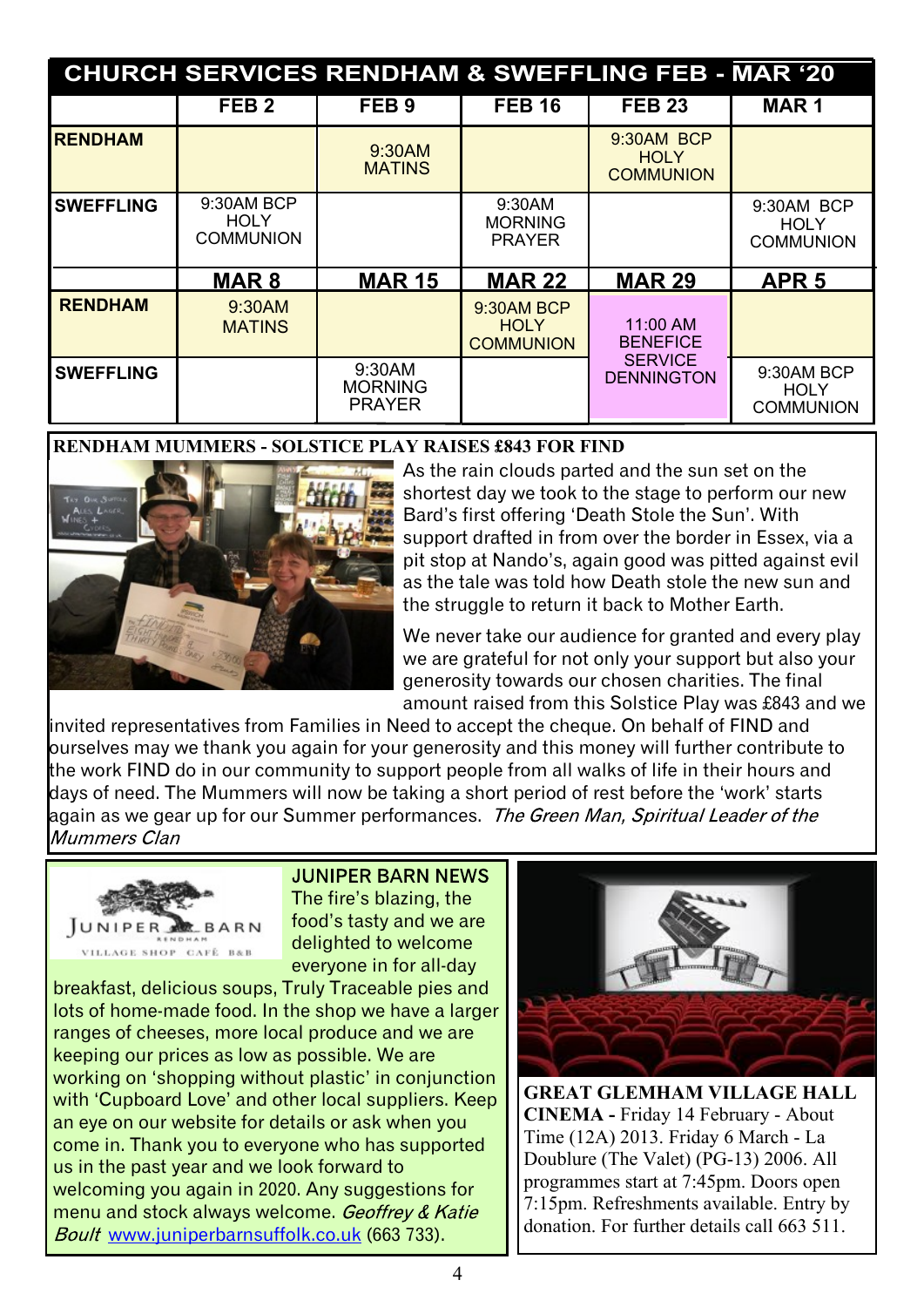### ST. MICHAEL'S CHURCH. RENDHAM - CHURCHWARDEN'S REPORT



We were amazed and delighted at the amount raised on this year's SHCT Bike Ride and would like to thank all the riders and especially Dr Richard Shattock, Helen Greenburgh and Albert Lane for their outstanding effort. We held a very happy Christmas Market on 7th December which many people came to and which raised over £700. The Village Hall was brilliantly decorated and the presence of Santa was much appreciated. Many thanks to all who made it happen.

On Thursday 19 December the Benefice Choir sang carols in the White Horse as they have done for so many years. Thanks to Paul and Lisa for the delicious mince pies. Our Christmas Day service of Holy Communion was taken by Prof. John Tesh and was well attended. The lovely Christmas tree and the two trees in the porch were beautifully decorated and the festive floral arrangements in red and green were a joy to behold. Our thanks to all those who made these gorgeous arrangements. Our thanks too to the Bell Ringers who ding dong merrily on high enhancing our services. We wish you all a rather belated Happy New Year!

Charles Seely & Frances Hill



**BONFIRE & FIREWORKS - Following** our bonfire and fireworks, we have donated £625 to 'Movember', a charity which promotes men's mental health and which works to prevent suicides. Many thanks to everyone who helped

prepare for this event, and to all who supported the evening by eating, drinking and donating. **Liz and Richard Pilgrim** 

**SAVE THE DATE** There will be a wonderful variety of plants and cakes on sale at Dennington Church Village Plant and Cake Sale. Saturday 25 April from 9:30am.

RINGING NEWS: When I have given talks to other parishes wanting to get their bells going, I say that it is most important that the bells are rung at a consistent time on a consistent day of the week, so everyone knows where they are, whether ringer or listener. We have bent that rule for the winter by not practicing on Friday. A lot of our regular ringers come some distance and it seemed unkind to make them come out to be with us at 19:30 on a Friday evening. We have instead had a few special Saturday practices for specific people, where we have focused on just what they wished / needed to concentrate on. So, we've covered call-changes, Grandsire Doubles and Stedman Triples, Each student showed a clear improvement. By supporting one learner / improver at a time, we can get a strong Band around them so they are and feel fully supported! Hopefully when the good weather and daylight returns, so will our ringers on a Friday evening!

Jonathan Stevens

A REQUEST FROM YOUR EDITORS Please help us to ensure every issue of 'The Street' magazine is packed full of news and events that are relevant to Rendham and the surrounding parishes. We're happy to receive news right up to the deadline and always prioritise dated village events. Please ensure all news is sent to both editors - email Helen Greenburgh: [hpaygre@aol.com](mailto:hpaygre@aol.com) (07775 894146) AND Judith Mellor:

[rendhamstreet@gmail.com](mailto:rendhamstreet@gmail.com) (hard copy can be sent to Gables Farm, Sandy Lane, Rendham) The Street welcomes items for publication, but we reserve the right to edit. It is the responsibility of contributors to provide accurate details, PRIOR TO THE DEADLINE. Please note we cannot always chase for copy. We are limited to 8 pages so may not be able to publish everything we receive for each issue. Priority is given to dated village events. All items submitted for publication must carry a name & contact no / email address.

DEADLINE FOR APRIL / MAY 2020 'STREET': 17 MARCH 2020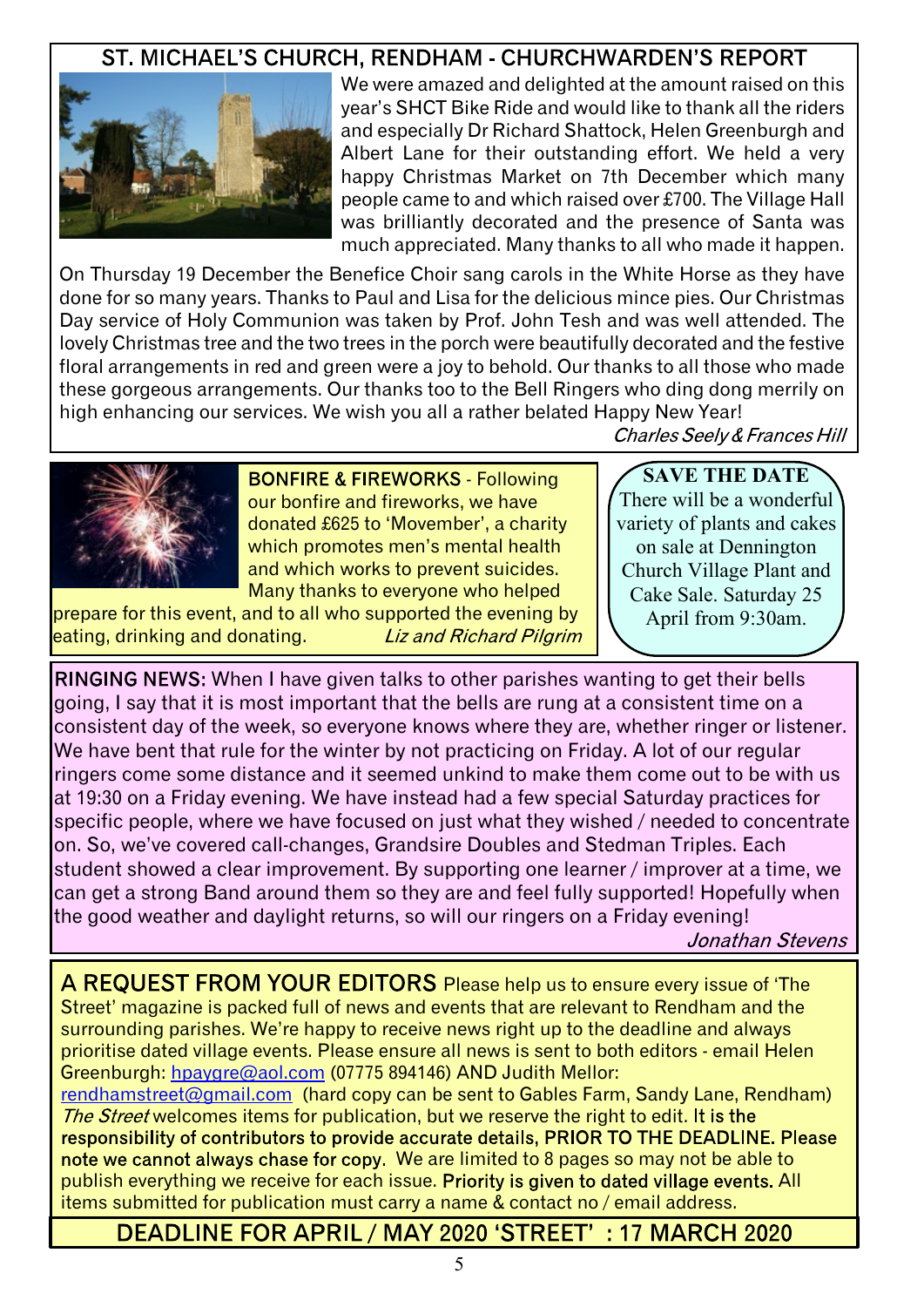# ature notes feb - mar 2020



Woodpigeons seem to be the most conspicuous bird in the countryside at the moment - they seem to be everywhere, in the fields and lanes and in the garden. The banging of birdscarers keeping them off the fields is a familiar part of winter. As with may other birds, in the winter they gather to feed in flocks, which can be quite large. You may have seen the devastation that these flocks can do on crops such as oilseed rape. In my student days, the then Ministry of Agriculture was doing research on pigeon populations and control of numbers. They showed that Woodpigeon flocks

were quite complex, that each member had a strict position in the social hierarchy, and that each bird knew exactly what that position was! As a result, when the flock was feeding on pasture, which has only just enough nutrition to keep the birds alive for the winter, the dominant birds could feed on the best foods such as Clover, while the subordinate birds were forced onto poorer foods and gradually starved. So even without shooting pigeons can have a hard time, and by no means survive.

The garden birds were slow to come to the feeders this winter, although there are plenty of them now. I use a variety of foods in different feeders and it is interesting to see how birds react differently to them. Nyger seed in specially designed feeders mainly attracts the Goldfinches, but other finches with small, narrow beaks can also get it. These are the Redpolls and Siskins whch we see most winters, although there have been none as yet this year - perhaps it has been too warm. The other finches and House Sparrows also take seed, especially sunflower, as do the tits. Longtailed Tits are still coming in groups, up to about eight, but



they only stay for a short time - a few soon start to move off and the rest follow. I presume that moving around so quickly is intended to avoid attracting predators. They are particularly keen on the fat balls!



Every year we get a couple of Marsh Tits - quite small tits, brownish, with a complete black cap. Most people also see occasional Coal Tits, the smallest tit, rather grey with a clear white patch at the back of their black cap. Coal tits are very common in conifer woods, but some do visit gardens. They will use tree holes for nesting, or sometimes nestboxes, but where these are in short supply they will nest in the ground, in sites such as mouseholes. This must be a very risky strategy, with the danger of predation by animals such as Weasels.

Incidentally, even nestboxes at some height from the ground are not safe from the agile Weasel, which is a major predator of tit species. I have mentioned before that these two tits habitually take away seeds or peanuts to store them nearby as a food supply for later. Marsh Tits have been shown to have a prodigious memory for where they have cached food items and even those which they have since removed, so that they do not waste time searching. Other tits also remove seeds, but this is to eat them in safety rather than to store them again.Geoffrey Abbott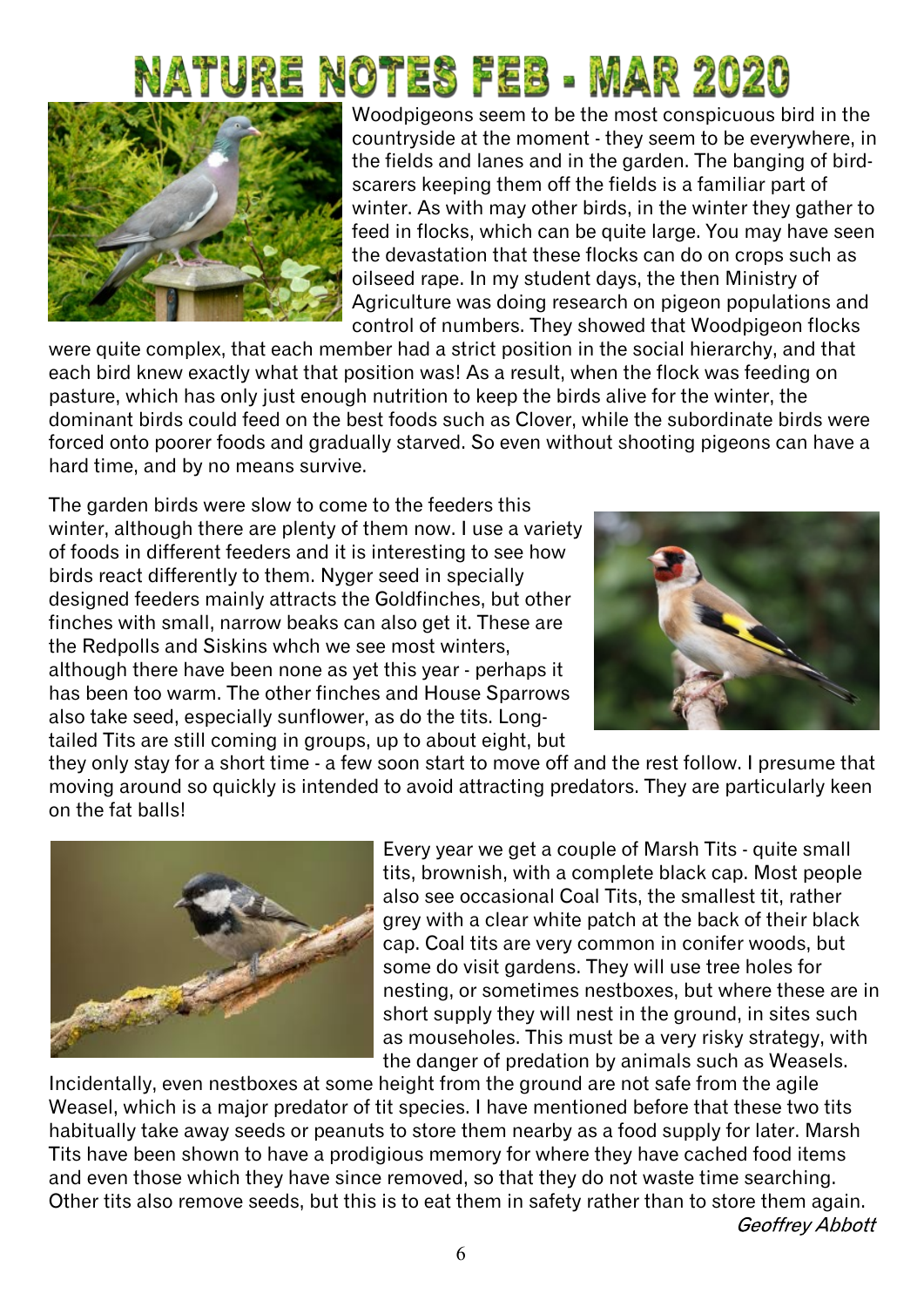Next concert: 7.00 PM Saturday, 4 April 2020, at St **Michael's Church Framlingham** 

**Phoenix Singers** 

# $JS$   $BACH$ ST JOHN PASSION



Tickets: £15, under 18s, £7.50, available from Hall Farm Butchers, 25. Market Hill, Framlingham, Juniper Barn, Rendham, William Glasse william@glasse.org.uk, 07802 597071, choir members, and at the door. charity no. 1076549

Saturday February 1st, 7:30 for 8pm, Bruisyard Village Hall. Enjoy a country music evening with Brian Mann. Refreshments available. Tickets £6 from John or Teresa McKee (663 515). **COUNTRY MUSIC EVENING**

'A WINTER'S EXHIBITION' - Great Glemham Village Hall, IP17 2DH. Saturday 22 - Sunday 23 February 11am-5pm. For the fifth year enjoy an exhibition of paintings and crafts by 20+ artists, featuring Paintings, Ceramics, Drawings, Silver Jewellery and much more. Do come along and see the large collection of work. All welcome.<br>FREE ENTRY. See vou there!



**ACC SPRING FLOWER SHOW** - Sweffling Hut , 4th April 2020. Exhibits to the Hut from 9-10am. Judging at 10am. Entry forms in Village Halls, and on village websites. Show opens at 2pm.

Entry £1.00 (includes tea/coffee). Under 12's free. Presentation of Cups at 3:30pm followed by Raffle. Please support us. For enquiries ring 663 325. *Lynda Newson*



**SWEFFLING BOWLS CLUB:** We are a very small Bowls Club of just over 30 members and we have teams in three local leagues: Saxmundham, Woodbridge and the Fynn league. Our season runs from April to early

September and we usually play on Mondays, Tuesdays and Thursdays. You don't have to be an experienced player (and we welcome all ages, male and female). If you're interested, or just prepared to give it a try, contact Captain Keith Cady  $(603 593)$  or Club Secretary, John Stanley  $(664 073)$ .



**CHARITY PANCAKES AND COFFEE MORNING** Saturday February 29th. Sweffling Village Hall from 10.00 a.m.- 12.00 noon. Freshly made pancakes and freshly brewed coffee! Eleanore Fitzgerald, in her role as Miss Teen Pageant Girl East Suffolk 2020, is raising money for the British Heart Foundation. Come and enjoy delicious topped pancakes whilst supporting this life-saving charity.



**Will you open your garden in 2020?** From spring to autumn 2020, St Elizabeth Hospice will embark on The Great Garden Trail and we're looking for you to showcase your garden and share your hardwork with others in support of the hopsice. Find out how you can get involved in 2020, email

[fundraising@stelizabethhospice.or](mailto:fundraising@stelizabethhospice.org.uk) [g.uk,](mailto:fundraising@stelizabethhospice.org.uk) call  $01473$  723 600 or visit <www.stelizabethhospice.org.uk>

### **SAVE THE DATES**

SWEFFLING - LENT SOUP LUNCH In aid of the Medical Centre in The Gambia, the lunch will be held in Sweffling Hut on Saturday 21st March from midday. Lots of homemade soups to choose from, including vegetarian and gluten free. Sample as many as you like! Adults £6.00, children £3.00. BRUISYARD - BEETLE DRIVE Saturday March 7th, 7:30pm. All ages welcome. Ploughman's Supper. Tickets £6 from John or

Teresa McKee (663 515). FRAMLINGHAM - PHOENIX SINGERS sing JS Bach: St John Passion, Framlingham Church, April 4th, 7pm, Adults £15, Under 18s £7.50. Tickets available from Juniper Barn, choir members and on the door.

**BRUISYARD - WINE & FOOD Celebrate Spring with a selection** of interesting wines and food to match. Bruisyard Village Hall, Saturday 28 March, 7pm for 7:30pm. Tickets £15pp available from Anne Smith (638 793) from the end of February. Theme to be circulated shortly (and will available on the village website).